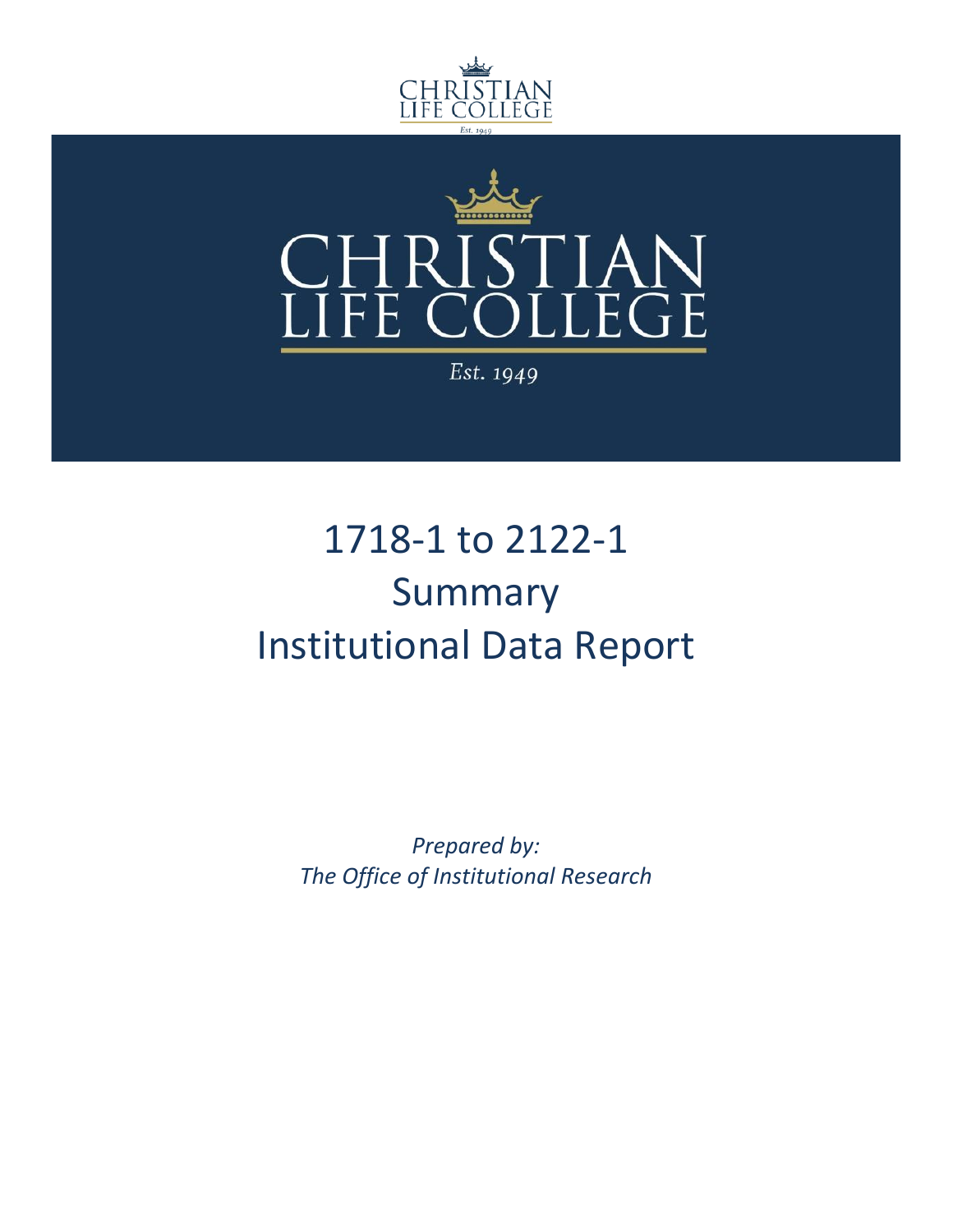

#### **Table of Contents**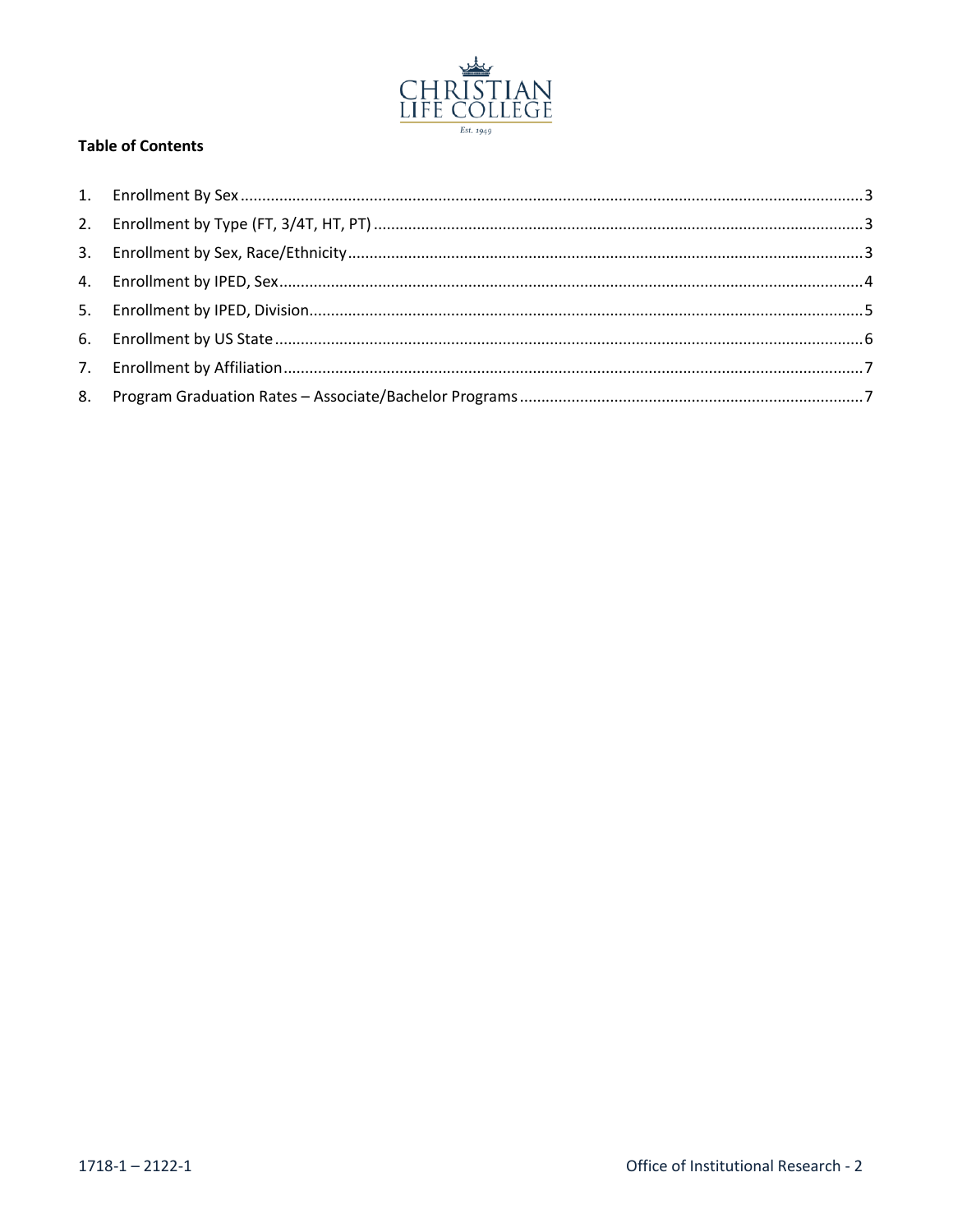

### <span id="page-2-0"></span>1. Enrollment By Sex

| <b>Final Enrollment</b> | 1718-1 | 1718-2 | 1819-1 | 1819-2 | 1920-1 | 1920-2 | 2021-1 | 2021-2 | 2122-1 |
|-------------------------|--------|--------|--------|--------|--------|--------|--------|--------|--------|
| <b>Male</b>             | 75     | 72     | 79     | 75     | 82     | 82     | 99     | 97     | 106    |
| Female                  | 90     | 90     | 86     | 85     | 90     | 94     | 106    | 111    | 140    |
| Did not report          | 0      |        | 0      | 0      | 0      | 0      | 0      | 0      | 0      |
| Male %                  | 45.5%  | 44.4%  | 47.9%  | 46.9%  | 47.7%  | 46.6%  | 48.3%  | 46.6%  | 43.1%  |
| Female %                | 54.5%  | 55.6%  | 521%   | 53.1%  | 52.3%  | 53.4%  | 51.7%  | 53.4%  | 56.9%  |
| Total                   | 165    | 162    | 165    | 160    | 172    | 176    | 205    | 208    | 246    |

## <span id="page-2-1"></span>2. Enrollment by Type (FT, 3/4T, HT, PT)

| Enrl by Type            |        |        |        |        |        |        |        |        |        |
|-------------------------|--------|--------|--------|--------|--------|--------|--------|--------|--------|
| <b>Final Enrollment</b> | 1718-1 | 1718-2 | 1819-1 | 1819-2 | 1920-1 | 1920-2 | 2021-1 | 2021-2 | 2122-1 |
| <b>Full-Time</b>        | 146    | 143    | 145    | 141    | 145    | 143    | 180    | 184    | 219    |
| 3/4 Time                | 5      | 6      | 5      | 10     | 8      | 10     | 8      | 8      | 6      |
| <b>Half Time</b>        | 2      | 2      | 2      | 2      | 9      | 9      | 5      | 7      | 7      |
| <b>Part Time</b>        | 12     | 11     | 13     | 7      | 10     | 13     | 12     | 9      | 14     |
|                         |        |        |        |        |        |        |        |        |        |
| <b>Full-Time %</b>      | 88.5%  | 88.3%  | 87.9%  | 88.1%  | 84.3%  | 81.7%  | 87.8%  | 88.5%  | 89.0%  |
| 3/4 Time %              | 3.0%   | 3.7%   | 3.0%   | 6.3%   | 4.7%   | 5.7%   | 3.9%   | 3.8%   | 2.4%   |
| Half Time %             | 1.2%   | 1.2%   | 1.2%   | 1.3%   | 5.2%   | 5.1%   | 2.4%   | 3.4%   | 2.8%   |
| Part Time %             | 7.3%   | 6.8%   | 7.9%   | 4.4%   | 5.8%   | 7.4%   | 5.9%   | 4.3%   | 5.7%   |
| Total                   | 165    | 162    | 165    | 160    | 172    | 175    | 205    | 208    | 246    |

#### <span id="page-2-2"></span>3. Enrollment by Sex, Race/Ethnicity

| Sex         | <b>Ethnicity</b>     | 1718-1         | 1718-2         | 1819-1         | 1819-2 | 1920-1         | 1920-2       | 2021-1       | 2021-2         | 2122-1 |
|-------------|----------------------|----------------|----------------|----------------|--------|----------------|--------------|--------------|----------------|--------|
| Female      | Am. Indian/AK Native | 2              | 3              | $\mathbf{1}$   | 2      | $\overline{2}$ | 3            | 1            | $\mathbf 0$    |        |
| Female      | Asian                | 3              | 4              | $\overline{2}$ | 3      | 3              | 3            | 3            | 3              |        |
| Female      | Black/African Am.    | 8              | 7              | 6              | 6      | 7              | 7            | 8            | 5              |        |
| Female      | Hispanic/Latino      | 37             | 35             | 30             | 30     | 38             | 41           | 52           | 61             |        |
| Female      | Pac. Island/Hawaiian | 0              | 0              | 1              | 1      | 4              | 4            | 4            | 4              |        |
| Female      | White                | 39             | 42             | 46             | 42     | 36             | 35           | 38           | 38             |        |
|             |                      |                |                |                |        |                |              |              |                |        |
| Male        | Am. Indian/AK Native | $\overline{2}$ | 1              | 3              | 1      | 0              | $\mathbf{1}$ | $\mathbf{1}$ | $\overline{2}$ |        |
| Male        | Asian                | 2              | 2              | 1              | 3      | 4              | 3            | 2            | 2              |        |
| <b>Male</b> | Black/African Am.    | 8              | 8              | 3              | 3      | 3              | 4            | 4            | 5              |        |
| Male        | Hispanic/Latino      | 35             | 37             | 44             | 40     | 37             | 37           | 51           | 51             |        |
| <b>Male</b> | Pac. Island/Hawaiian | $\overline{2}$ | $\overline{2}$ | $\overline{2}$ | 1      | $\mathbf 1$    | $\mathbf{1}$ | $\Omega$     | $\Omega$       |        |
| <b>Male</b> | White                | 25             | 24             | 26             | 27     | 37             | 36           | 41           | 37             |        |
|             | Total                | 163            | 165            | 165            | 159    | 172            | 175          | 205          | 208            |        |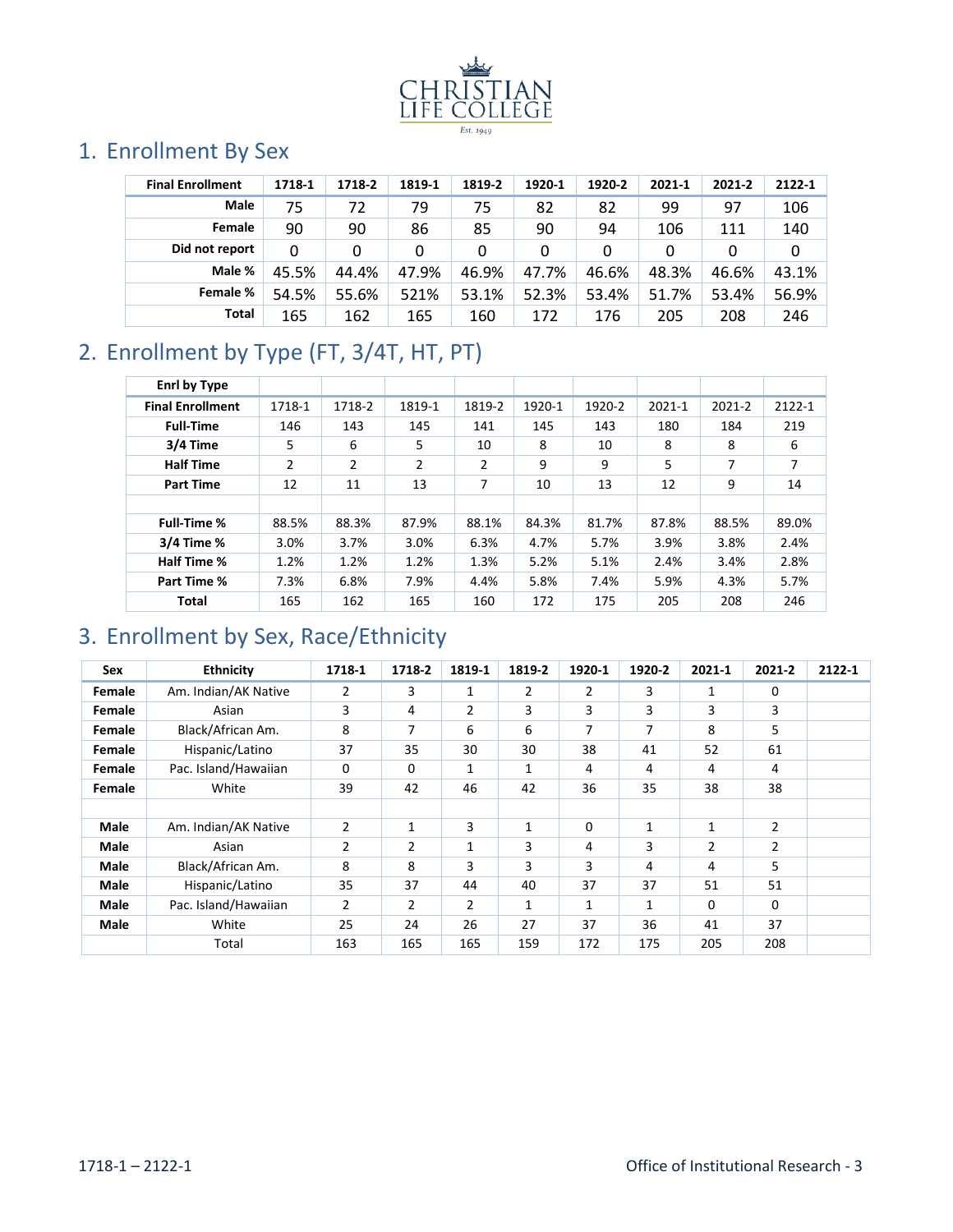

# <span id="page-3-0"></span>4. Enrollment by IPED, Sex

| <b>IPED Status</b>            | 1718-1 | 1718-2         | 1819-1         | 1819-2         | 1920-1         | 1920-2 | 2021-1       | 2021-2         | 2122-1 |
|-------------------------------|--------|----------------|----------------|----------------|----------------|--------|--------------|----------------|--------|
| <b>First-time Degree-F</b>    | 58     | 56             | 54             | 55             | 61             | 59     | 73           | 70             | 87     |
| <b>First-time Degree-M</b>    | 48     | 43             | 48             | 47             | 55             | 52     | 60           | 58             | 72     |
| <b>Non-Degree Seeking-F</b>   |        | 1              | 1              | $\overline{2}$ |                | 3      | 1            | 1              | 3      |
| <b>Non-Degree Seeking-M</b>   | 1      | $\overline{2}$ | 2              | 1              |                |        |              | 2              | 1      |
| <b>Other Degree Seeking-F</b> | 1      | $\overline{2}$ | 1              |                | $\overline{2}$ | 2      | $\mathbf{1}$ | $\overline{2}$ | 1      |
| <b>Other Degree Seeking-M</b> |        |                |                |                |                |        |              |                |        |
| <b>To Be Determined-F</b>     | 4      | 4              | 1              | 1              | $\mathbf{1}$   | 1      |              | 1              | 3      |
| <b>To Be Determined-M</b>     | 3      | 3              | $\overline{2}$ | 1              |                |        | $\mathbf{1}$ |                | 1      |
| <b>Transfer-Degree Seek-F</b> | 27     | 27             | 29             | 27             | 26             | 28     | 31           | 37             | 46     |
| <b>Transfer-Degree Seek-M</b> | 22     | 24             | 27             | 26             | 27             | 30     | 38           | 37             | 32     |
| Undecided-F                   | 1      |                |                |                |                |        |              |                |        |
| Undecided-M                   |        |                |                |                |                |        |              |                |        |
| Total                         | 165    | 162            | 165            | 160            | 172            | 175    | 205          | 208            | 246    |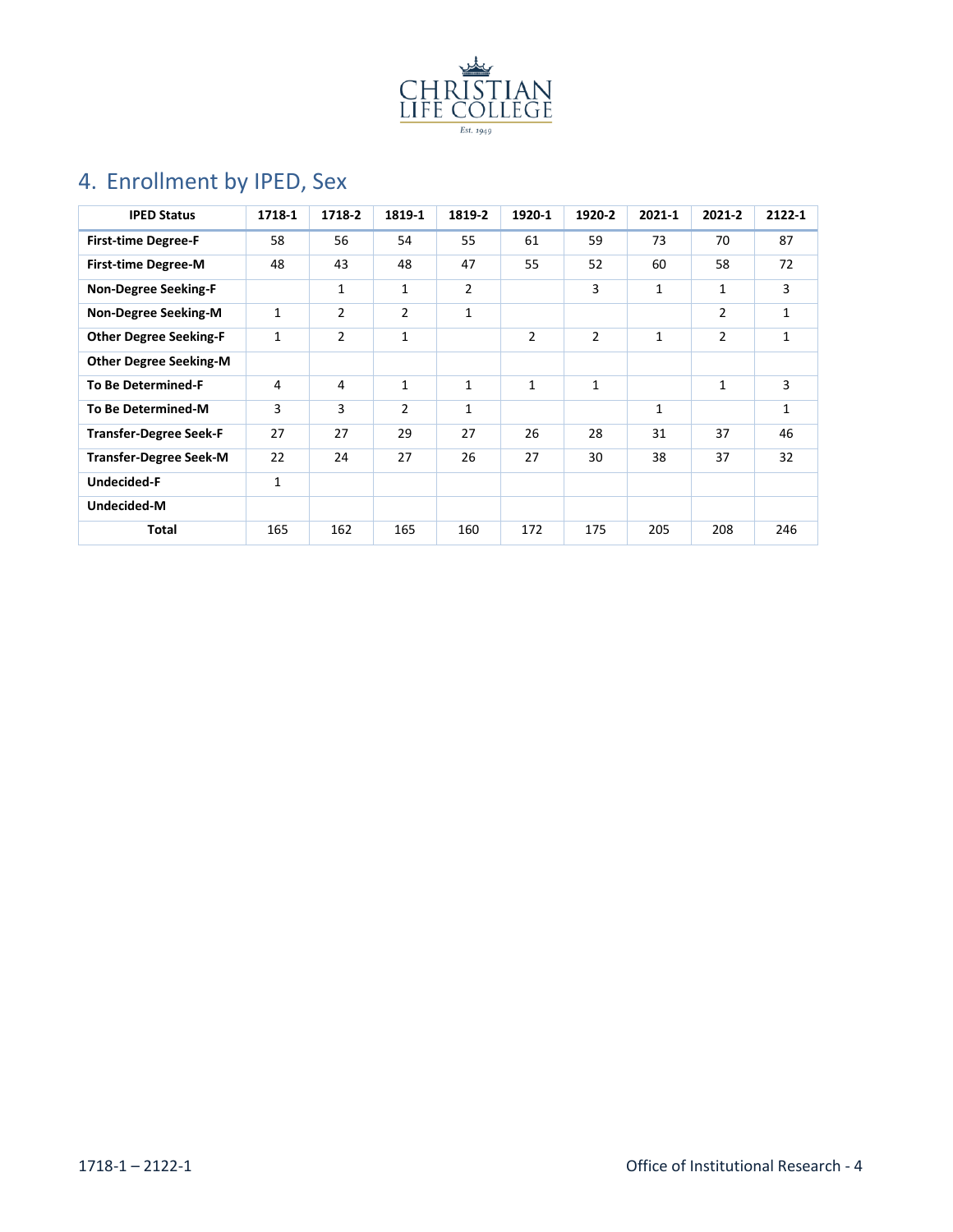

# <span id="page-4-0"></span>5. Enrollment by IPED, Division

| <b>Division</b>       | <b>Total</b>   | 1718-1         | 1718-2         | 1819-1         | 1819-2         | 1920-1         | 1920-2         | 2021-1         | 2021-2         | 2122-1                  |
|-----------------------|----------------|----------------|----------------|----------------|----------------|----------------|----------------|----------------|----------------|-------------------------|
| FTD-Off               | 129            | 14             | 12             | 17             | 16             | 15             | 13             | 12             | 10             | 20                      |
| Campus                |                |                |                |                |                |                |                |                |                |                         |
| FTD-On<br>Campus      | 805            | 83             | 77             | 74             | 75             | 85             | 82             | 102            | 104            | 123                     |
| FTD-Online            | 18             | $\overline{2}$ | $\overline{2}$ | 3              | $\overline{2}$ | $\overline{2}$ | $\overline{2}$ | $\overline{2}$ | $\mathbf{1}$   | $\overline{2}$          |
| <b>FTD-Remote</b>     | 102            | 6              | $\overline{7}$ | 8              | 9              | 14             | 14             | 17             | 13             | 14                      |
| FTD-TBD               | $\overline{2}$ | $\mathbf{1}$   | $\mathbf{1}$   |                |                |                |                |                |                |                         |
| NDS-Off<br>Campus     | 6              |                | $\mathbf{1}$   | $\mathbf{1}$   | $2^{\circ}$    |                | $\overline{2}$ |                |                |                         |
| NDS-On<br>Campus      | 6              |                |                |                |                |                | $\mathbf{1}$   | $\mathbf{1}$   | $\mathbf{1}$   | $\overline{\mathbf{3}}$ |
| <b>NDS-Online</b>     | 6              | $\mathbf{1}$   | $\mathbf{1}$   | $\mathbf{1}$   | $\mathbf{1}$   |                |                |                | $\mathbf{1}$   | $\mathbf{1}$            |
| <b>NDS-Remote</b>     | 3              |                | $\mathbf{1}$   | $\mathbf{1}$   |                |                |                |                | $\mathbf{1}$   |                         |
| ODS-Off<br>Campus     | 4              |                | $\mathbf{1}$   | $\mathbf{1}$   |                | $\mathbf{1}$   | $\mathbf{1}$   |                |                |                         |
| ODS-On<br>Campus      | 4              | $\mathbf{1}$   | $\mathbf{1}$   |                |                |                |                |                | $\mathbf{1}$   | $\mathbf{1}$            |
| <b>ODS-Remote</b>     | $\overline{4}$ |                |                |                |                | $\mathbf{1}$   | $\mathbf{1}$   | $\mathbf{1}$   | $\mathbf{1}$   |                         |
| <b>TBD-DualEnroll</b> | $\mathbf{1}$   |                |                |                |                |                |                | $\mathbf{1}$   |                |                         |
| TBD-Off<br>Campus     | 10             | $\overline{2}$ | $\overline{2}$ | $\mathbf{1}$   | $\mathbf{1}$   | $\mathbf{1}$   | $\mathbf{1}$   |                | $\mathbf{1}$   | $\mathbf{1}$            |
| TBD-On<br>Campus      | 9              | $\overline{3}$ | 5              |                |                |                |                |                |                | $\mathbf{1}$            |
| <b>TBD-Online</b>     | 6              | $\mathbf{1}$   |                | $\overline{2}$ | $\mathbf{1}$   |                |                |                |                | $\overline{2}$          |
| TDS-Off<br>Campus     | 82             | 8              | 6              | 9              | $\overline{7}$ | 13             | 12             | $\overline{7}$ | $\overline{7}$ | 13                      |
| TDS-On<br>Campus      | 368            | 35             | 40             | 41             | 37             | 30             | 35             | 48             | 52             | 50                      |
| <b>TDS-Online</b>     | 42             | 4              | $\overline{4}$ | 4              | 4              | $\overline{3}$ | 5              | 6              | 5              | $\overline{7}$          |
| <b>TDS-Remote</b>     | 45             | $\overline{2}$ | $\mathbf{1}$   | $\overline{2}$ | $\overline{4}$ | 6              | 5              | $\overline{7}$ | 10             | 8                       |
| <b>TDS-TBD</b>        | 3              |                |                |                |                | $\mathbf{1}$   | $\mathbf{1}$   | $\mathbf{1}$   |                |                         |
| <b>Total</b>          |                | 163            | 162            | 165            | 159            | 172            | 175            | 205            | 208            | 246                     |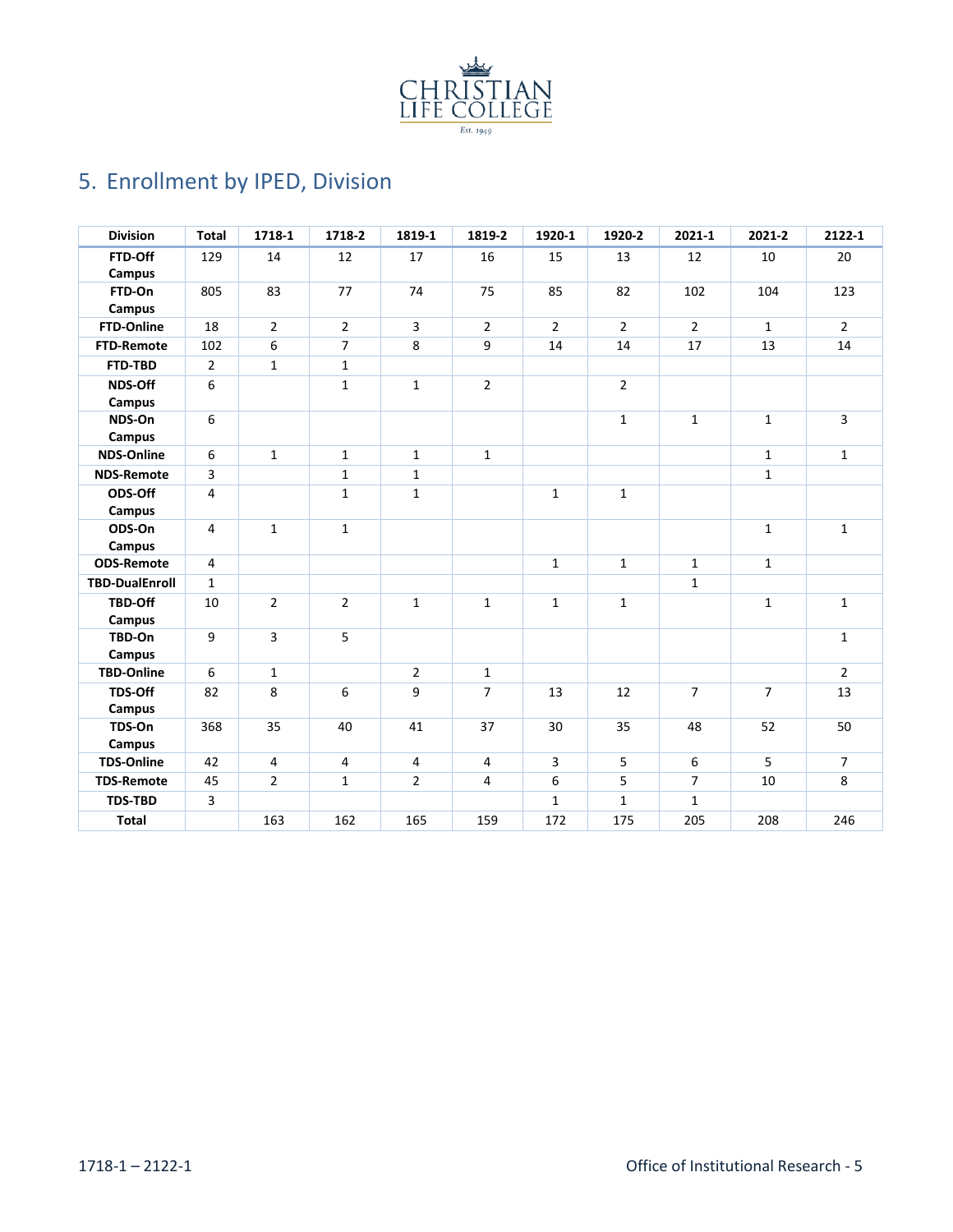

# <span id="page-5-0"></span>6. Enrollment by US State

| <b>State</b>  | <b>Total</b>            | 1718-1                  | 1718-2                  | 1819-1         | 1819-2         | 1920-1         | 1920-2         | 2021-1         | 2021-2         | 2122-1           |
|---------------|-------------------------|-------------------------|-------------------------|----------------|----------------|----------------|----------------|----------------|----------------|------------------|
| AK            | 72                      | 11                      | 11                      | 8              | 9              | $\overline{7}$ | 8              | 10             | $\,8\,$        | 6                |
| ${\sf AR}$    | 10                      | $\mathbf{1}$            | $\mathbf{1}$            | $\overline{2}$ | $\overline{2}$ | $\mathbf{1}$   | $\mathbf{1}$   | $\mathbf{1}$   | $\mathbf{1}$   | $\mathbf{1}$     |
| AZ            | 33                      | $\overline{4}$          | 6                       | 6              | 5              | 4              | $\mathbf 1$    | 4              | 3              | 5                |
| ${\sf CA}$    | 818                     | 85                      | 79                      | 96             | 94             | 108            | 109            | 122            | 125            | 156              |
| ${\rm\bf CO}$ | 26                      | $\mathbf{1}$            | $\overline{2}$          | $\overline{2}$ | $\overline{2}$ | 4              | 4              | 6              | 5              | 4                |
| ${\sf FC}$    | $\overline{4}$          |                         | $\mathbf{1}$            | $\mathbf{1}$   |                | $\mathbf 1$    | $\mathbf{1}$   |                |                | $\mathbf{1}$     |
| FL.           | 31                      | 5                       | 4                       | $\overline{4}$ | 4              | $\overline{2}$ | 3              | 4              | 5              | 5                |
| GA            | 10                      | $\mathbf{1}$            | $\mathbf{1}$            | $\mathbf{1}$   | $\mathbf{1}$   | $\mathbf{1}$   | $\mathbf{1}$   | $\overline{2}$ | $\overline{2}$ | $\overline{2}$   |
| HI            | 35                      | $\overline{\mathbf{3}}$ | 3                       | 3              | 3              | 6              | $\overline{7}$ | 5              | 5              | 6                |
| IA            | $\overline{2}$          |                         |                         |                |                |                |                | $\mathbf{1}$   | $\mathbf{1}$   | $\mathbf{1}$     |
| ID            | 8                       | $\overline{2}$          | 3                       |                |                | $\mathbf{1}$   | $\mathbf{1}$   | $\mathbf{1}$   |                | $\mathbf 1$      |
| IL.           | 18                      | $\overline{2}$          | $\overline{2}$          | $\overline{2}$ | $\overline{2}$ | $\overline{2}$ | $\overline{2}$ | 3              | 3              | 3                |
| IN            | 4                       |                         |                         |                |                | $\mathbf 1$    | $\mathbf{1}$   | $\mathbf{1}$   | $\mathbf{1}$   | $\overline{2}$   |
| LA            | $\overline{2}$          | $\mathbf{1}$            | $\mathbf{1}$            |                |                |                |                |                |                |                  |
| MA            |                         |                         |                         |                |                |                |                |                |                | $\mathbf 1$      |
| MD            | 23                      | 6                       | 6                       | 3              | $\overline{2}$ | $\mathbf{1}$   | $\mathbf{1}$   | $\overline{2}$ | $\overline{2}$ | 3                |
| ME            | $\mathbf{1}$            |                         |                         |                |                |                |                |                | $\mathbf{1}$   |                  |
| MI            | 20                      | 3                       | $\overline{\mathbf{3}}$ | 3              | 3              | $\mathbf{1}$   | $\mathbf{1}$   | 3              | 3              | $\overline{7}$   |
| MN            | 4                       | $\mathbf 1$             | $\mathbf{1}$            | $\mathbf{1}$   | $\mathbf{1}$   |                |                |                |                |                  |
| MO            | $\overline{2}$          |                         |                         |                |                |                |                | $\mathbf 1$    | $\mathbf{1}$   |                  |
| <b>MS</b>     | 5                       |                         |                         |                |                |                | $\overline{2}$ | $\overline{2}$ | $\mathbf{1}$   | $\mathbf 1$      |
| <b>NC</b>     | 4                       |                         |                         |                |                | $\mathbf{1}$   | $\mathbf{1}$   | $\mathbf{1}$   | $\mathbf{1}$   |                  |
| NJ            | 13                      |                         |                         | $\overline{2}$ | $\overline{2}$ | $\overline{2}$ | $\overline{2}$ | $\overline{2}$ | 3              | 3                |
| <b>NM</b>     | 13                      | 3                       | 3                       | $\overline{2}$ | $\mathbf 1$    | $\mathbf 1$    | $\mathbf{1}$   | $\mathbf{1}$   | $\mathbf{1}$   | $\mathbf 1$      |
| Mex           | 8                       | $\overline{2}$          | $\mathbf{1}$            |                |                | $\overline{2}$ | $\mathbf{1}$   | $\mathbf{1}$   | $\mathbf{1}$   | $\mathbf{1}$     |
| <b>NV</b>     | 22                      | $\overline{2}$          | $\overline{2}$          | $\mathbf{1}$   | $\mathbf{1}$   | 4              | 4              | 4              | 4              | 5                |
| <b>NY</b>     | 16                      |                         |                         | $\overline{2}$ | $\mathbf 1$    | 3              | 3              | 3              | 4              | 4                |
| OH            | 16                      | $\overline{2}$          | $\overline{2}$          | $\overline{2}$ | $\overline{2}$ | $\overline{2}$ | $\overline{2}$ | $\overline{2}$ | $\overline{2}$ | 3                |
| ОК            | 3                       | 3                       |                         |                |                |                |                |                |                |                  |
| ON-Can        | $\overline{2}$          | $\mathbf 1$             | $\mathbf{1}$            |                |                |                |                |                |                | $\mathbf{1}$     |
| OR            | 4                       |                         |                         |                |                |                |                | $\overline{2}$ | $\overline{2}$ | $\overline{2}$   |
| PA            | $\mathbf{1}$            |                         |                         |                |                |                |                |                | $\mathbf 1$    | $\mathbf 1$      |
| RI            | 6                       |                         |                         |                |                | $\mathbf 1$    | $\mathbf{1}$   | $\overline{2}$ | $\overline{2}$ | $\overline{2}$   |
| SC            | 13                      | $\mathbf{1}$            | $\overline{2}$          | $\sqrt{2}$     | $\overline{2}$ | $\mathbf{1}$   | $\mathbf{1}$   | 2              | $\overline{2}$ | $\mathbf 2$      |
| TN            |                         |                         |                         |                |                |                |                |                |                | $\mathbf 1$      |
| TX            | 47                      | $10\,$                  | 11                      | 5              | 4              | 4              | 5              | 4              | 4              | 3                |
| UN            | 4                       |                         |                         |                |                | $\mathbf{1}$   | $\mathbf{1}$   | $\mathbf{1}$   | $\mathbf 1$    |                  |
| UT            | $\overline{\mathbf{3}}$ |                         |                         |                |                |                |                | $\mathbf 1$    | $\overline{2}$ | $\mathbf 1$      |
| VA            | $11\,$                  | $\mathbf 1$             | $\mathbf{1}$            | $\overline{2}$ | $\overline{2}$ | $\overline{2}$ | $\overline{2}$ |                | $\mathbf 1$    | $\overline{2}$   |
| WA            | 80                      | 9                       | 11                      | 12             | 14             | 8              | 8              | 9              | 9              | $\boldsymbol{6}$ |
| WI            | 17                      | 5                       | 5                       | $\overline{2}$ | $\overline{2}$ |                |                | $\overline{2}$ | $\mathbf 1$    | $\mathsf{3}$     |
| <b>Total</b>  |                         | 165                     | 163                     | 164            | 159            | 172            | 175            | 205            | 208            | 246              |